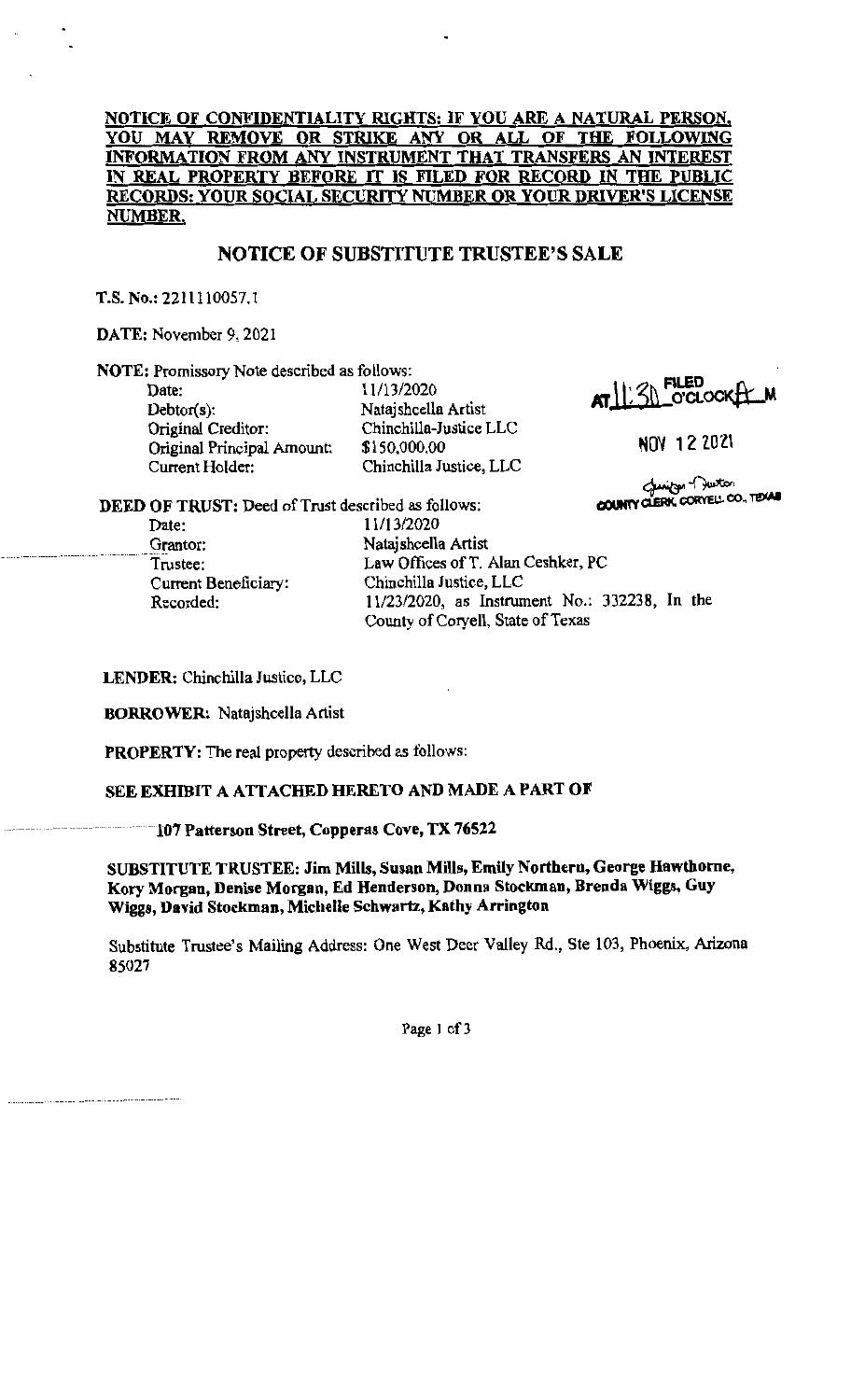#### **DATE AND TIME OF SUBSTITUTE TRUSTEE'S SALE OF PROPERTY:**

**12/7/2021,** the first Tuesday of the month, to commence at **10:00 AM** (or within 3 hours after).

# **PLACE OF SUBSTITUTE TRUSTEE'S SALE OF PROPERTY: At the north door of the Coryell County Courthouse, or if the preceding area is no longer the designated area, at the area most recently designated by the County Commissioner's Court**

#### **RECITALS**

**Default has occurred in the payment of the Note and/or in the performance of the obligations**  under the Deed of Trust that secures the Note. Because of this default, Lender, the owner and holder of the Note and the Deed of Trust lien under Texas Property Code Section 51.002, has requested that Substitute Trustee sell the Property according to the terms of the Deed of Trust and applicable law.

**Formal notice is now given of Lender's election to proceed against and sell the real property described in the Deed of Trust, consistent with Lender's rights and remedies under the Deed of**  Trust and applicable law.

**Therefore, notice is given that on the Date and Time of Substitute Trustee's Sale of Property**  and at the Place of Substitute Trustee's Sale of Property, I, as Substitute Trustee, or any other substitute trustee Lender may appoint, will sell the Property by public sale to the highest bidder **for cash or acceptable certified funds, according to the Deed of Trust and applicable law. The sale and conveyance of the Property will be subject to all matters of record applicable to the Property that are superior to the Deed of Trust and to any permitted exceptions to title described in the Deed of Trust. Substitute Trustee has not made and will not make any covenants, representations, or warranties about the Property other than providing the successful bidder at the sale with a deed to the Property containing any warranties of title required by the**  Deed of Trust. The Property will be sold AS IS, WHERE IS, AND WITH ALL FAULTS.

ASSERT AND PROTECT YOUR RIGHTS AS A MEMBER OF THE ARMED FORCES OF THE UNITED STATES. IF YOU ARE OR YOUR SPOUSE IS SERVING ON ACTNE MILITARY DUTY, INCLUDING ACTNE MILITARY DUTY AS A MEMBER OF THE TEXAS NATIONAL GUARD OR THE NATIONAL GUARD OF ANOTHER STATE OR AS A MEMBER OF A RESERVE COMPONENT OF THE ARMED FORCES OF THE UNITED STATES, PLEASE SEND WRITTEN NOTICE OF THE ACTIVE DUTY **MILITARY** SERVICE TO THE SENDER OF THIS NOTICE IMMEDIATELY.

**of Sale executed by:** 

Kills Man

**Mills, Susan Mills, Emily Northern, George Hawthorne, Kory Morgan, Denise organ, Ed Henderson, Donna Stockman, Brenda Wiggs, Guy Wiggs, David Stockman, Michelle Schwartz, Kathy Arrington** 

**Page 2 of3**